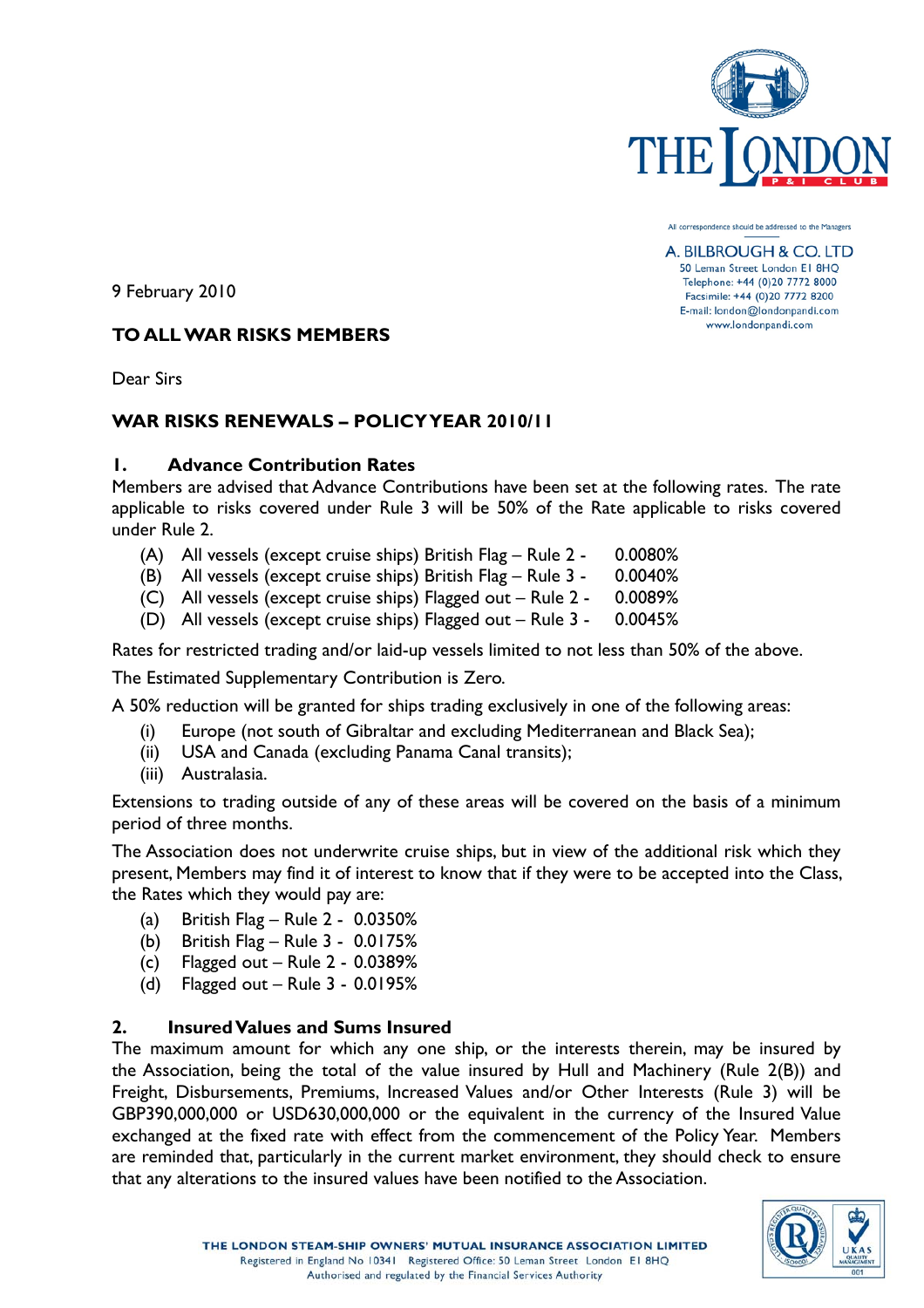It should be borne in mind that under the terms of the Reinsurance Agreement between this Association and Her Majesty's Government, the Insured Value for Queen's Enemy Risks purposes (Rule 2(A)) will usually be the total loss value under Members' marine policies.

# **3. Protection and Indemnity Cover (Rule 2 Part D)**

The limit of liability for claims under Rule 2 Part D will be GBP325,000,000 each ship any one accident or series of accidents arising out of one event, or USD500,000,000 if that is the currency of the ship's insured value and any sum insured.

## **4. Additional Premium Areas**

In accordance with the Association's Rule 19.3 (Class 7 War Risks), the additional premium areas with effect from 00:01 hours GMT on 20 February 2010 are shown in the attached schedule. The following changes have been made:

### **Indonesia/Malaysia**

Ambon (Seram) - removed.

### **Philippines**

Mindanao - amended.

## **5. Best Management Practices to Deter Piracy**

The London P&I Club strongly recommends that all Members implement and adopt the Best Management Practices to Deter Piracy in the Gulf of Aden & relevant parts of Indian Ocean, including the registering requirements specified. These practices have been developed by industry and naval forces and should be particularly useful in the preparation of ships' anti-piracy contingency plans. The August 2009 version of the Best Management Practices document is available on The London Club web site:

http://www.londonpandi.com/files/notices/BMP\_Version2\_21\_8\_2009.pdf

## **6. Port of Registry**

Members are also reminded that they should advise the Managers of any change of port of registry.

Yours faithfully A BILBROUGH & CO LTD (MANAGERS)